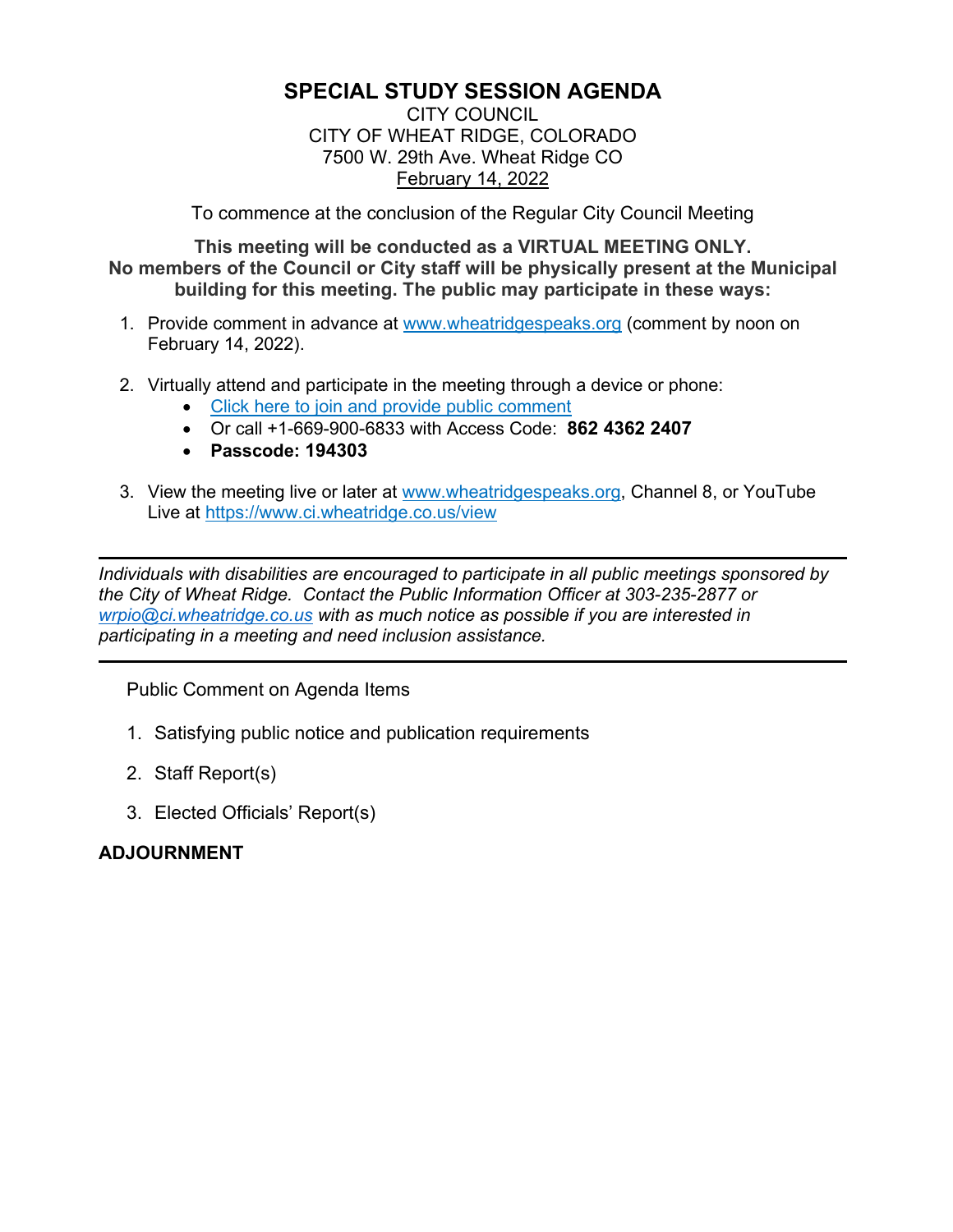

## **Memorandum**

| To:   | Mayor and City Council                                         |
|-------|----------------------------------------------------------------|
| From: | <b>Gerald Dahl, City Attorney</b><br>Nicholas Klein, Law Clerk |
| Date: | <b>February 9, 2022</b>                                        |
| Re:   | Satisfying public notice and publication requirements          |

## **Background**

The City currently publishes notices of public meetings and hearings on the City's website and in the *Jeffco Transcript*. You have asked me to research the possibility of publishing such notices in the *Wheat Ridge Gazette*, where newspaper publication is permitted or required. Our office has reviewed this and concludes that, because the *Gazette* is only published monthly, it does not qualify as a legal publication for notices under the Colorado statute and the City's Charter and Code. Publication in the *Gazette* is permitted as a supplement to other required means, but not in satisfaction of "publication in a newspaper of general circulation" requirements.

## **Publication and posting requirements under state law**

In 2019, the state Legislature moved to amend the open meeting statutes to first encourage, and then require, that notices be transitioned from posting in physical locations to posting notices "*on a website, social media account, or other official online presence of the local government to the greatest extent practicable*." While this statutory requirement only addresses the posting of meeting notices, not publication of notices and ordinances, it does illustrate the general trend toward using online means (website) to advise of public meetings and hearings.

## **Publication and posting requirements under the Charter and Code**

As a home rule municipality, the City has authority to set its notice requirements. Those are summarized in three categories: public notice requirements for meetings, public notice requirements for hearings, and publication requirements for ordinances.

1. Public notice requirements for meetings: While the statute at CRS 24-6-42(2)(c) (III) requires posting of notice of public meetings 24 hours prior to the meeting on the website, the Council Rules require 72 hours advance notice. Council Rule IV.E further requires both physical posted notice in the official location at City Hall, along with public notice on the City's website. There is no requirement for publication of meeting notices in a newspaper.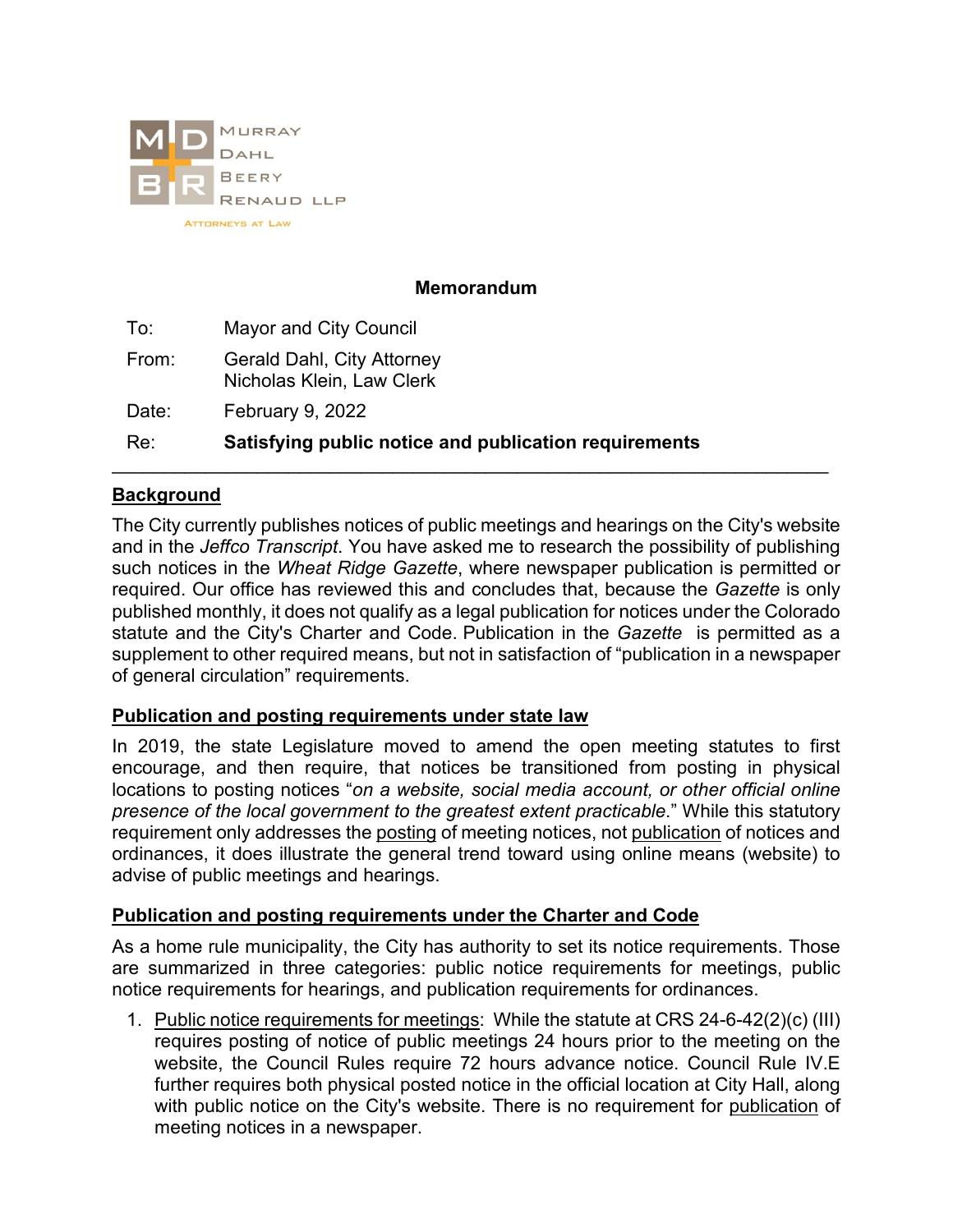- 2. Public notice requirements for hearings: The City's Land Use Code at Section 26- 109 requires three forms of notice of public hearings on land use cases. In addition to posted notice on the relevant property and mailed notice to property owners within a certain distance, Code Section 26-109 also requires that notice of these public hearings be published 10 days in advance in a newspaper of general circulation in the City and also be placed on the City's website
- 3. Publication requirements for ordinances: Publication of ordinances after their adoption is governed by the Home Rule Charter at Section 5.12(h), which requires publication of the ordinance in a newspaper of general circulation in the City, or posting the ordinance in the designated physical posting location at City Hall, or posting on the City's website.

## **Publication in a [legal] newspaper of general circulation in the City**

Where the City's Charter or Code require or allow meeting or hearing notices or ordinances to be published in a newspaper of general circulation, certain statutory requirements apply. The selected newspaper must be both a "legal publication," and be a "newspaper of general circulation" in the City. Both of these requirements are explained below.

#### **Legal publication requirements**

The Colorado Statutes have long defined the meaning of a "legal publication" for these purposes. CRS 24-70-102 and 103 govern. CRS 24-70-102 defines a legal publication as one of four types:

- Every newspaper printed and published daily, or daily except Sundays and legal holidays, or on each of any 5 days of every week accepting legal holidays including or excluding Sundays shall be considered and held to be a daily newspaper;
- Every newspaper printed and published at regular intervals three times each week, shall be considered and held to be a triweekly newspaper;
- Every newspaper printed and published at regular intervals twice each week shall be considered and held to be a semi-weekly newspaper; and
- Every newspaper printed and published at regular intervals once each week shall be considered and held to be a weekly newspaper.

CRS 24-70-103 requires *"any and every legal notice or advertisement shall be published only in a daily, a triweekly, a semiweekly, or a weekly newspaper of general circulation."*  The *Jeffco Transcript* qualifies as a legal publication because it is a weekly newspaper. However, the *Gazette*, which is published only once monthly, does not qualify as a legal newspaper under the statute, since it is not published any more frequently than monthly. Accordingly, the *Gazette* cannot be used to satisfy the publication requirements of the City for ordinances or notices of public hearings. However, the *Gazette* could be used as a means for notifying the public where legal notices can be found.